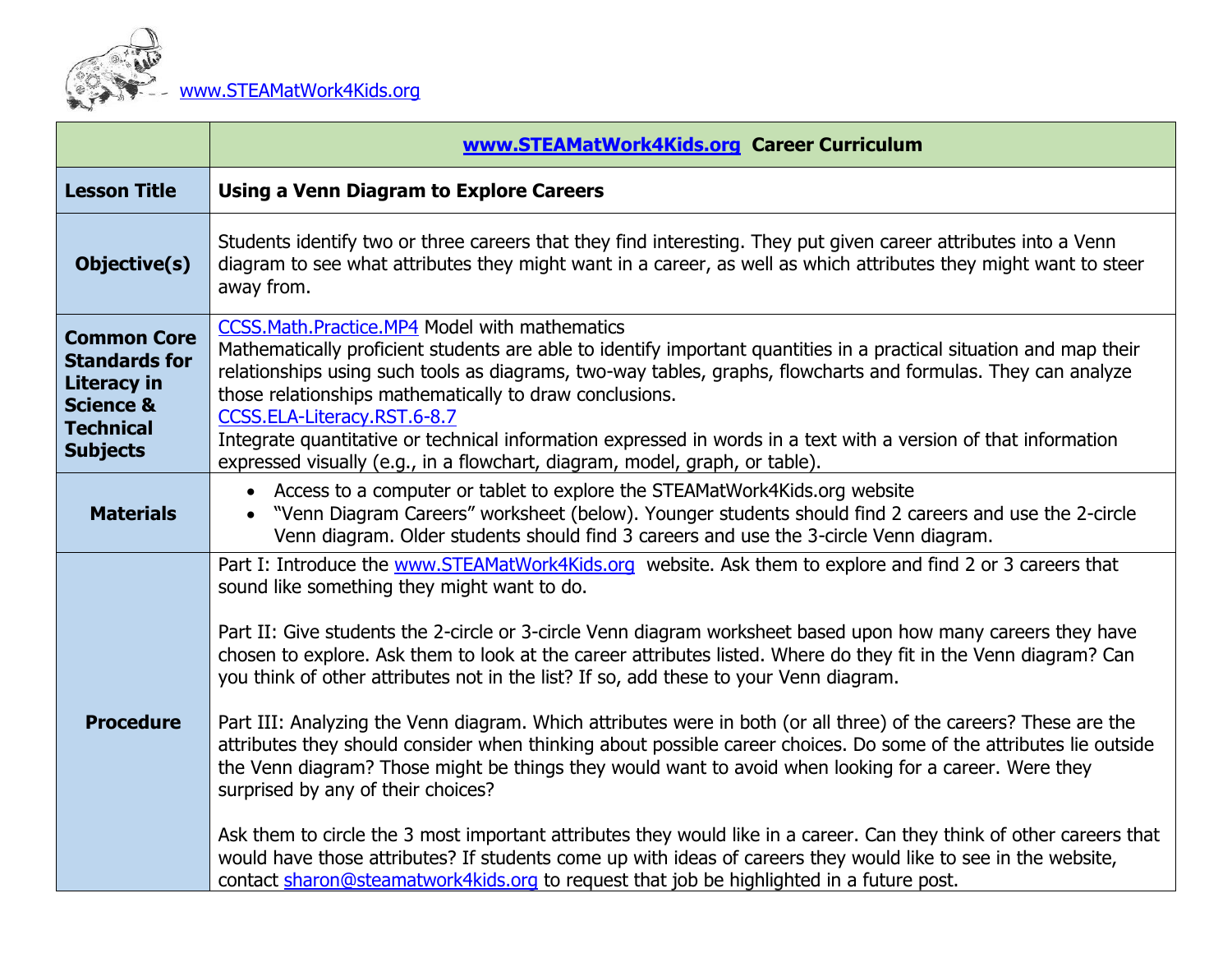

## [www.STEAMatWork4Kids.org](http://www.steamatwork4kids.org/)



Here is an example where a student chose Rob Wood who makes robots and Salma Abdel-Raheem who follows whales using GIS.

It is important to note that students have no real way of knowing what these people would circle if asked about their skills, interests, and values. The student can make educated guesses based upon the information in the interview and what they know. In fact, it makes the activity more relevant to the individual student because it's a bit of a Rorschach Test. What the student chooses to see as important will reflect on what they themselves feel is important.

Only the brave will proceed to the 3-circle Venn diagram!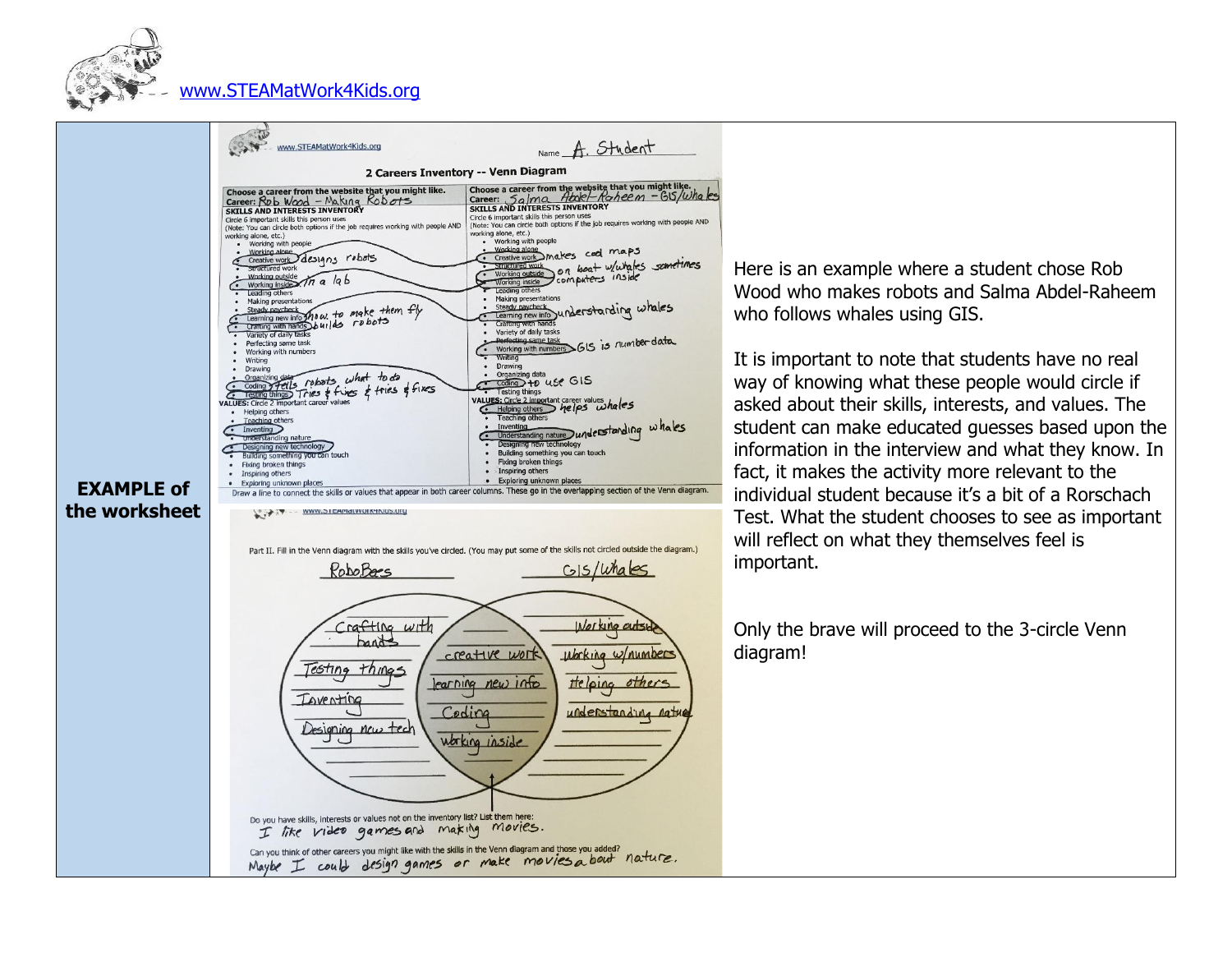

Name \_\_\_\_\_\_\_\_\_\_\_\_\_\_\_\_\_\_\_\_\_\_\_\_\_\_\_\_\_\_

## **2 Careers Inventory -- Venn Diagram**

| Choose a career from the website that you might like.                          | Choose a career from the website that you might like.                          |  |  |
|--------------------------------------------------------------------------------|--------------------------------------------------------------------------------|--|--|
| <b>Career:</b>                                                                 | <b>Career:</b>                                                                 |  |  |
| <b>SKILLS AND INTERESTS INVENTORY</b>                                          | <b>SKILLS AND INTERESTS INVENTORY</b>                                          |  |  |
| Circle 6 important skills this person uses                                     | Circle 6 important skills this person uses                                     |  |  |
| (Note: You can circle both options if the job requires working with people AND | (Note: You can circle both options if the job requires working with people AND |  |  |
| working alone, etc.)                                                           | working alone, etc.)                                                           |  |  |
| Working with people                                                            | Working with people                                                            |  |  |
| Working alone                                                                  | Working alone                                                                  |  |  |
| Creative work                                                                  | Creative work                                                                  |  |  |
| Structured work                                                                | Structured work                                                                |  |  |
| Working outside                                                                | Working outside                                                                |  |  |
| Working inside                                                                 | Working inside                                                                 |  |  |
| Leading others<br>$\bullet$                                                    | Leading others<br>$\bullet$                                                    |  |  |
| Making presentations<br>$\bullet$                                              | Making presentations<br>$\bullet$                                              |  |  |
| Steady paycheck<br>٠                                                           | Steady paycheck                                                                |  |  |
| Learning new info<br>$\bullet$                                                 | Learning new info                                                              |  |  |
| Crafting with hands                                                            | Crafting with hands                                                            |  |  |
| Variety of daily tasks                                                         | Variety of daily tasks                                                         |  |  |
| Perfecting same task<br>٠                                                      | Perfecting same task                                                           |  |  |
| Working with numbers<br>$\bullet$                                              | Working with numbers                                                           |  |  |
| Writing                                                                        | Writing                                                                        |  |  |
| Drawing                                                                        | Drawing                                                                        |  |  |
| Organizing data                                                                | Organizing data                                                                |  |  |
| Coding                                                                         | Coding                                                                         |  |  |
| Testing things<br>$\bullet$                                                    | Testing things<br>$\bullet$                                                    |  |  |
| <b>VALUES:</b> Circle 2 important career values                                | <b>VALUES:</b> Circle 2 important career values                                |  |  |
| Helping others<br>$\bullet$                                                    | Helping others<br>$\bullet$                                                    |  |  |
| Teaching others                                                                | Teaching others                                                                |  |  |
| Inventing                                                                      | Inventing                                                                      |  |  |
| Understanding nature<br>٠                                                      | Understanding nature                                                           |  |  |
| Designing new technology<br>٠                                                  | Designing new technology                                                       |  |  |
| Building something you can touch<br>٠                                          | Building something you can touch                                               |  |  |
| Fixing broken things<br>٠                                                      | Fixing broken things                                                           |  |  |
| Inspiring others                                                               | Inspiring others                                                               |  |  |
| Exploring unknown places<br>$\bullet$                                          | Exploring unknown places<br>$\bullet$                                          |  |  |

Draw a line to connect the skills or values that appear in both career columns. These go in the overlapping section of the Venn diagram.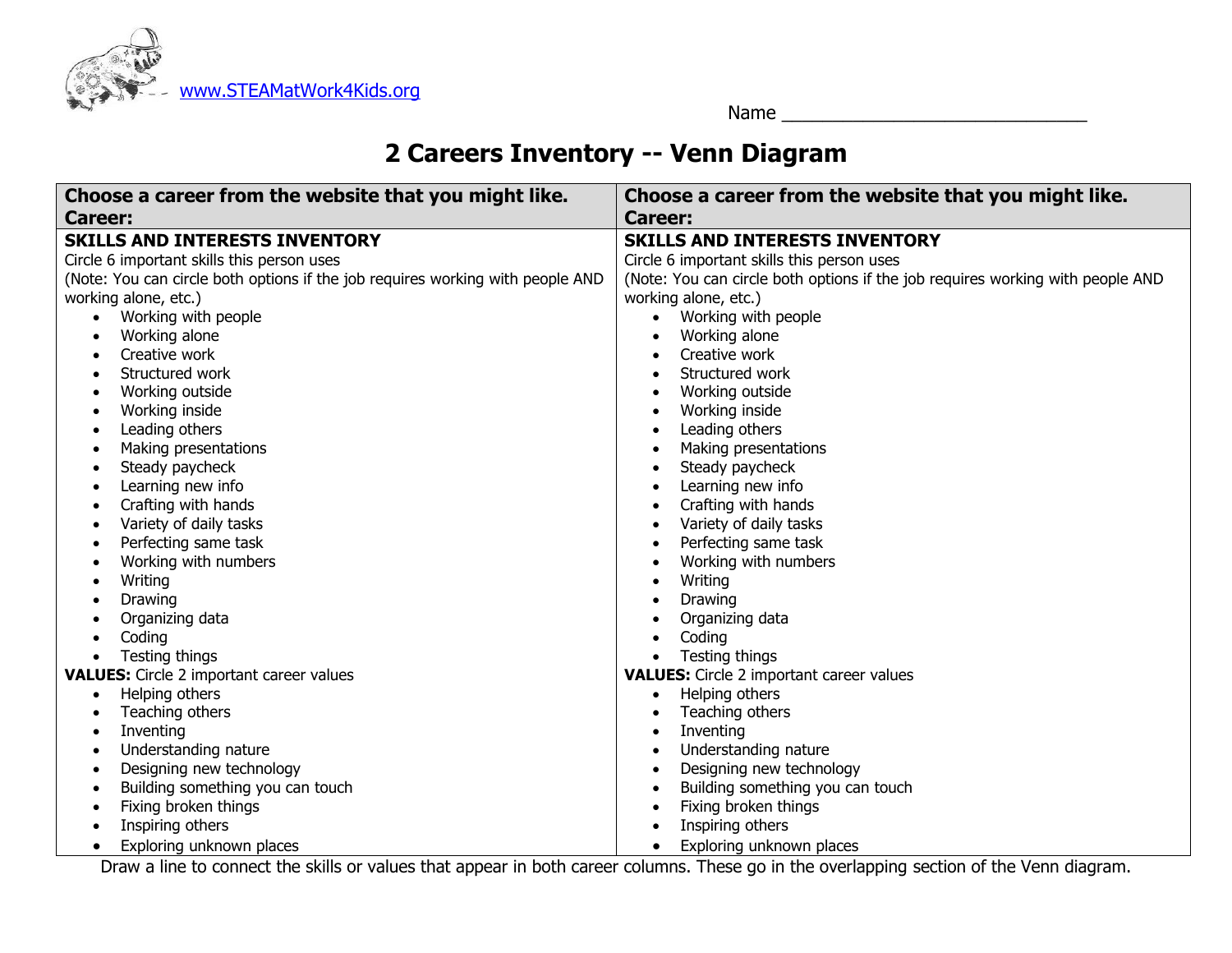

Part II. Fill in the Venn diagram with the skills you've circled. (You may put some of the skills not circled outside the diagram.)



Do you have skills, interests or values not on the inventory list? List them here:

Can you think of other careers you might like with the skills in the Venn diagram and those you added?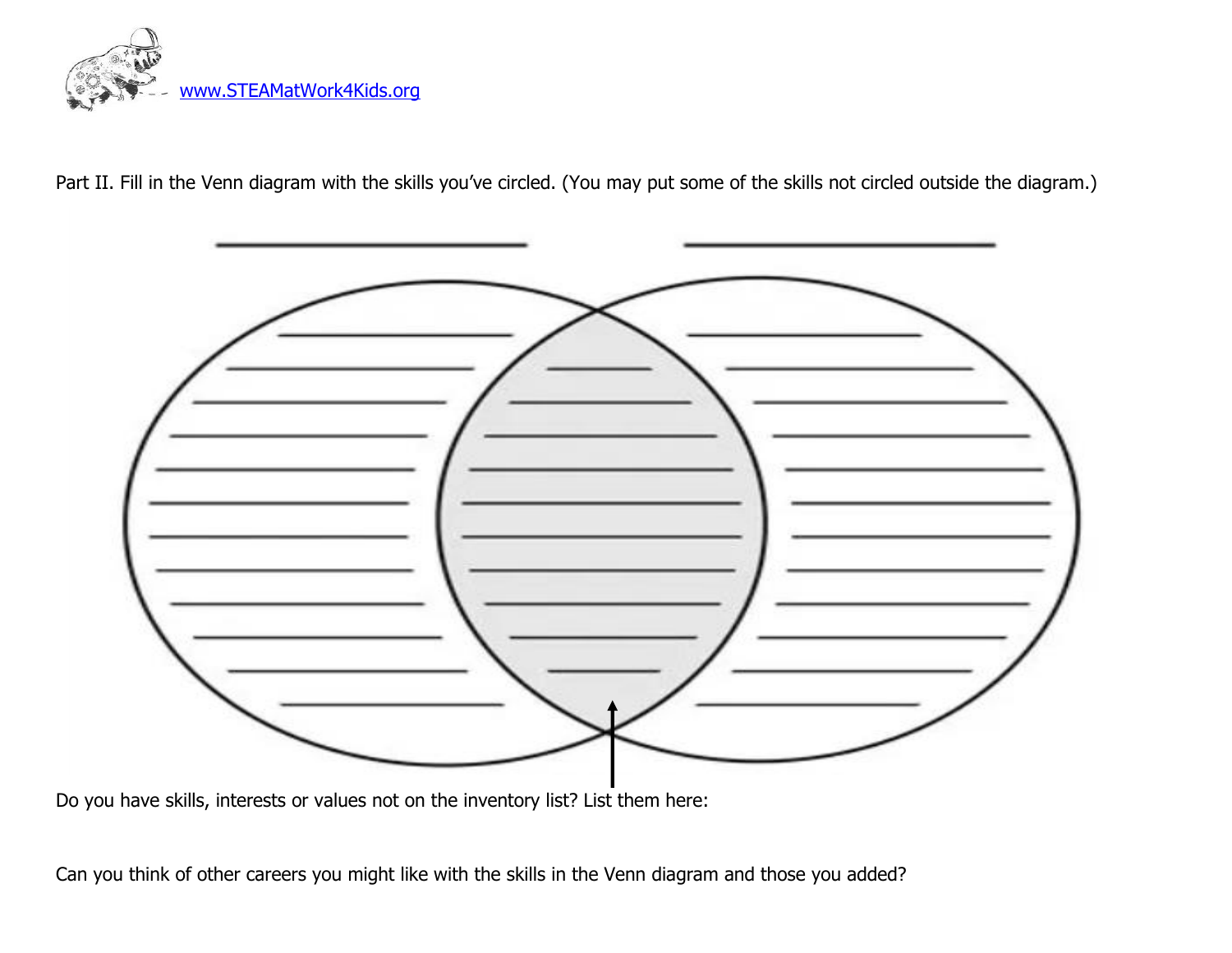

## **Three Careers Inventory -- Venn Diagram**

| <b>CAREER FROM THE WEBSITE:</b>                                                                                                                                                                                                                                                                                                                                                                                                                                                                                                                                                                                                                | <b>CAREER FROM THE WEBSITE:</b>                                                                                                                                                                                                                                                                                                                                                                                                                                                                                                                                                                                                                                                                                                                                                                                         | <b>CAREER FROM THE WEBSITE:</b>                                                                                                                                                                                                                                                                                                                                                                                                                                                                                                                                                                                                                                                       |
|------------------------------------------------------------------------------------------------------------------------------------------------------------------------------------------------------------------------------------------------------------------------------------------------------------------------------------------------------------------------------------------------------------------------------------------------------------------------------------------------------------------------------------------------------------------------------------------------------------------------------------------------|-------------------------------------------------------------------------------------------------------------------------------------------------------------------------------------------------------------------------------------------------------------------------------------------------------------------------------------------------------------------------------------------------------------------------------------------------------------------------------------------------------------------------------------------------------------------------------------------------------------------------------------------------------------------------------------------------------------------------------------------------------------------------------------------------------------------------|---------------------------------------------------------------------------------------------------------------------------------------------------------------------------------------------------------------------------------------------------------------------------------------------------------------------------------------------------------------------------------------------------------------------------------------------------------------------------------------------------------------------------------------------------------------------------------------------------------------------------------------------------------------------------------------|
| <b>SKILLS AND INTERESTS INVENTORY</b><br>Circle 6 important skills this person uses<br>(You can circle both options if the job requires<br>working with people AND working alone, etc.)<br>Working with people<br>Working alone<br>Creative work<br>Structured work<br>Working outside<br>Working inside<br>$\bullet$<br>Leading others<br>$\bullet$<br>Making presentations<br>Steady paycheck<br>$\bullet$<br>Learning new info<br>Crafting with hands<br>$\bullet$<br>Variety of daily tasks<br>$\bullet$<br>Perfecting same task<br>Working with numbers<br>Writing<br>$\bullet$<br>Drawing<br>Organizing data<br>Coding<br>Testing things | <b>SKILLS AND INTERESTS INVENTORY</b><br>Circle 6 important skills this person uses<br>(You can circle both options if the job requires<br>working with people AND working alone, etc.)<br>Working with people<br>$\bullet$<br>Working alone<br>$\bullet$<br>Creative work<br>$\bullet$<br>Structured work<br>$\bullet$<br>Working outside<br>$\bullet$<br>Working inside<br>$\bullet$<br>Leading others<br>$\bullet$<br>Making presentations<br>$\bullet$<br>Steady paycheck<br>$\bullet$<br>Learning new info<br>$\bullet$<br>Crafting with hands<br>$\bullet$<br>Variety of daily tasks<br>$\bullet$<br>Perfecting same task<br>$\bullet$<br>Working with numbers<br>$\bullet$<br>Writing<br>$\bullet$<br>Drawing<br>$\bullet$<br>Organizing data<br>$\bullet$<br>Coding<br>$\bullet$<br>Testing things<br>$\bullet$ | <b>SKILLS AND INTERESTS INVENTORY</b><br>Circle 6 important skills this person uses<br>(You can circle both options if the job requires<br>working with people AND working alone, etc.)<br>Working with people<br>Working alone<br>Creative work<br>Structured work<br>Working outside<br>$\bullet$<br>Working inside<br>$\bullet$<br>Leading others<br>$\bullet$<br>Making presentations<br>$\bullet$<br>Steady paycheck<br>$\bullet$<br>Learning new info<br>Crafting with hands<br>$\bullet$<br>Variety of daily tasks<br>$\bullet$<br>Perfecting same task<br>$\bullet$<br>Working with numbers<br>Writing<br>Drawing<br>$\bullet$<br>Organizing data<br>Coding<br>Testing things |
| <b>VALUES:</b> Circle 2 important career values<br>Helping others<br>$\bullet$<br>Teaching others<br>Inventing<br>Understanding nature<br>Designing new technology<br>$\bullet$<br>Building something you can touch<br>$\bullet$<br>Fixing broken things<br>Inspiring others<br>Exploring unknown places<br>$\bullet$                                                                                                                                                                                                                                                                                                                          | <b>VALUES:</b> Circle 2 important career values<br>Helping others<br>$\bullet$<br>Teaching others<br>$\bullet$<br>Inventing<br>$\bullet$<br>Understanding nature<br>$\bullet$<br>Designing new technology<br>$\bullet$<br>Building something you can touch<br>$\bullet$<br>Fixing broken things<br>$\bullet$<br>Inspiring others<br>$\bullet$<br>Exploring unknown places<br>$\bullet$                                                                                                                                                                                                                                                                                                                                                                                                                                  | <b>VALUES:</b> Circle 2 important career values<br>Helping others<br>Teaching others<br>$\bullet$<br>Inventing<br>Understanding nature<br>Designing new technology<br>Building something you can touch<br>$\bullet$<br>Fixing broken things<br>Inspiring others<br>Exploring unknown places<br>$\bullet$                                                                                                                                                                                                                                                                                                                                                                              |